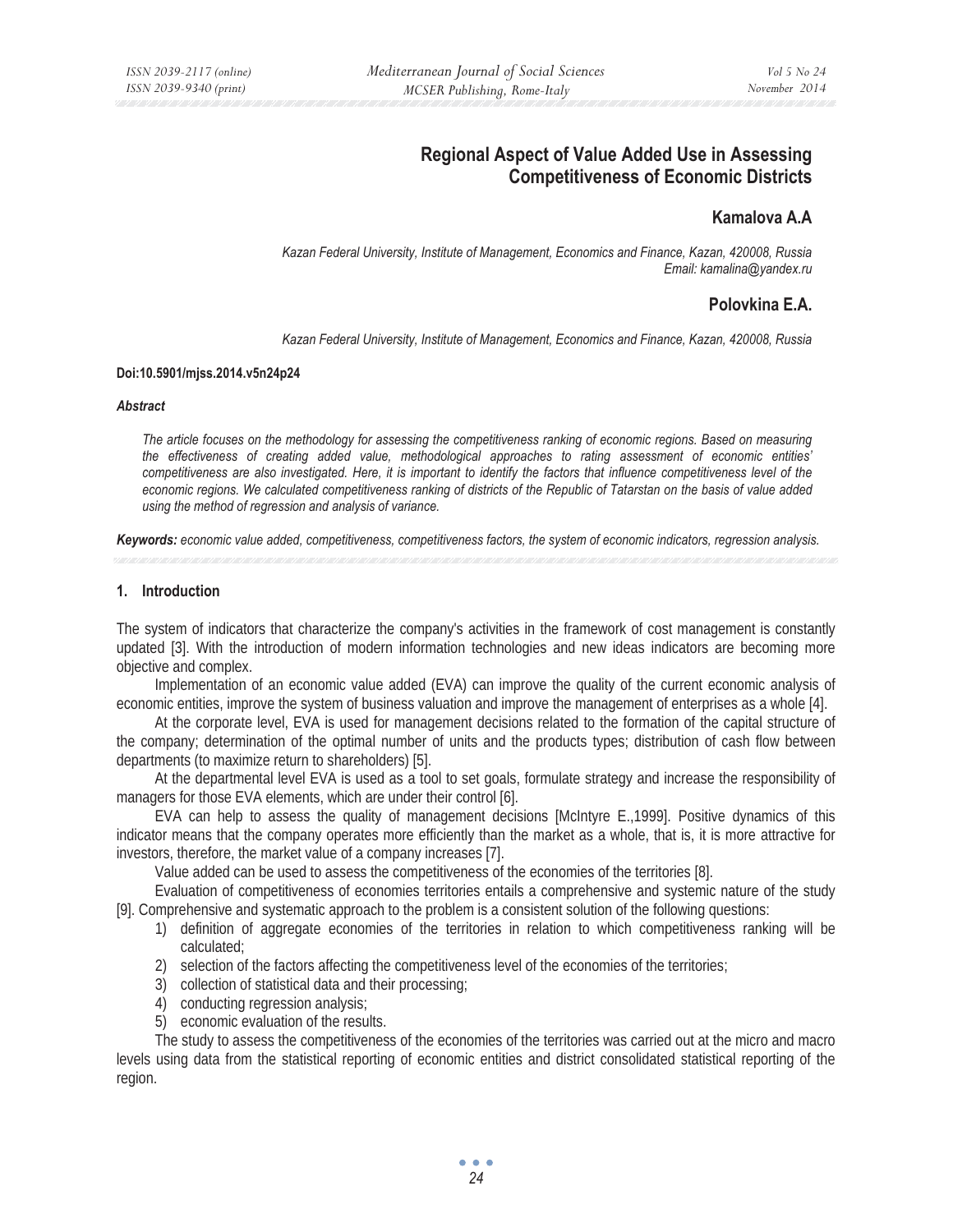## **2. Methods**

To calculate the competitiveness of the economies of the territories most applicable is the following method based on the value added for the first time used by Kresl P.K. and Singh B. [10]. They used a group of indicators summing which they determine the level of competitiveness of the city, namely the change in the total value added in industry, retail trade and the total cost of business services.

Kresl P.K. and Singh B proposed the concept of added value for the assessment of the competitiveness and the development of a rating for 24 largest American metropolitan statistical areas (excluding the special case of Washington, DC). The task was to explain this rating through testing the hypotheses and analyzing by regression methods.

With the help of this methodology it was possible to describe each city's economy in terms of its competitiveness and weak points, as compared with 23 other large urban economies of the United States, to assess the strategic indicators of the city and urban planning, and even suggest items that should be included in its strategic plan.

Competitiveness is not the aspect that can be measured directly; all you can do is to determine its nature and the extent of the shadow it, so to speak, casts [11]. With this in mind, the authors used an approach consisting in choosing a small set of variables that could be taken as indicators of the competitiveness of the city.

Kresl P.K. and Singh B proposed the following concept:

City competitiveness ranking =  $(\Delta$  manufacturing value added,  $\Delta$  retail sales and  $\Delta$  revenue from business services) (1)

In analyzing the concept, the authors concluded that the competitiveness of the economic region is influenced by other factors, and came to the following conclusions: the competitiveness of the city is determined by both economic and strategic determinants.

Economic determinants are quantitative in nature, and the data can be obtained from a variety of statistical sources, strategic determinants are qualitative in nature and can only be obtained through the surveys and study of relevant local documentation. The authors were unable to collect data on the latter. However, they managed to present an analysis of the determinants of economic competitiveness of cities by the following equation:

 $CC = -10,8 + 3,41x1 + 0,0112x2 + 4,24x3 - 0,00175x4 + 0,594h5 + 0,288x6 + 0,513x7 + 0,000094x8$  (2) where CC - competitiveness of the city;

- x1 the growth of cash income per capital;
- x2 research centers / surplus market value;
- x3 increase in the share of firms with a staff of over 100 employees;
- x4 labor force with the degree higher than Bachelor of Science / Arts;
- x5 the share of engineering, administrative, research and management personnel in the total labor force;
- x6 increase in the number of cultural institutions;
- x7 growth of fixed capital for the state;
- x8 exports as a share of total production.

The obvious advantage of Kresl P.K. and Singh B approach is that the management of the economic region may obtain empirically informed, objective understanding of their competitive advantages and disadvantages, and that the urban economy can be evaluated in comparison to other urban economies with which it may compete for carrying out various economic activities.

## **3. Discussion**

As for the assessment of economic competitiveness of the territory (city, district, region) currently a number of techniques based on the measurement of different factors and different systems of economic indicators operates. For example, as the main factors determining the competitiveness of an economic entity, M. Porter (monograph "Competition", 2002) calls parameters of factors (natural resources, skills, capital, infrastructure, etc.), demand conditions (level of income, elasticity of demand, demanding customers, etc.), related and supporting industries (level of education, banking, information, insurance services and other industries), strategy, structure and rivalry between firms (the level of competition between enterprises and industries) [12].

C.Jensen-Butler's concept, for example, highlights the factors such as the sectoral structure of the economy of the territory, the level of innovation, the value of the territory from the decision-making point of view, the level of skilled labor, the class structure and the degree of social well-being, the role of the territory as a cultural, educational and tourist center, the development of means of communication, the level of income and employment [13].

The concept of productivity by I. Begg considers gain in productivity, employment (use of human resources), the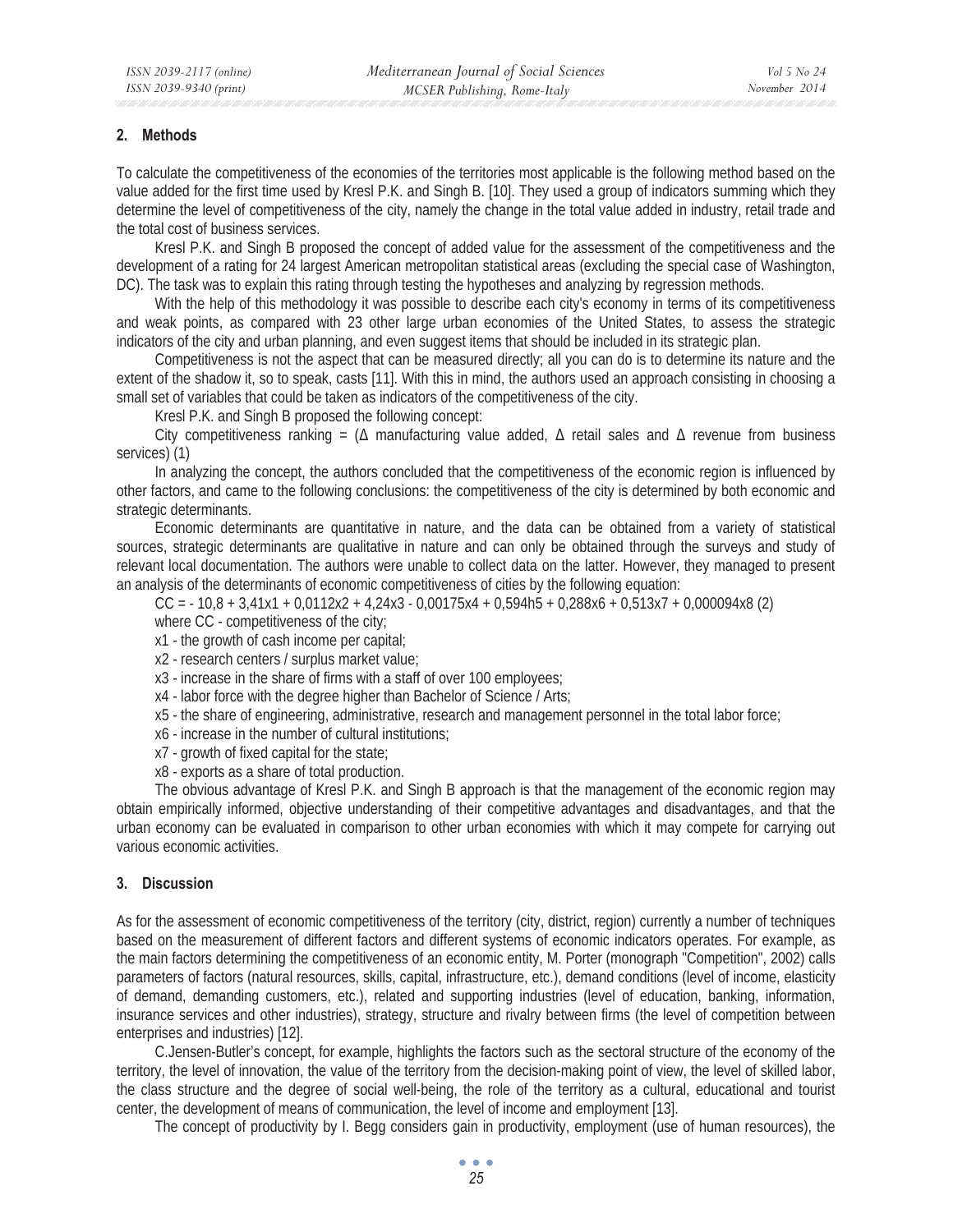standard of living [10]. When evaluating competitiveness Huovari J., Kangasharju A., Alanen A. offer to analyze the level of human capital, innovation factors, local factors, factors of accessibility [14].

M. Parkinson's concept is based on factors such as economic diversification, workforce skills, the relationship of industry, education, science and politics, living standards, social and cultural environment, communication networks, the level of control [11].

There are also other approaches. L.Van den Berg , in particular, uses the following indicators: economic efficiency indicators, indicators of organizational capacity, local performance [15]. Concept by I. Bramezza involves the study of structural factors (effective infrastructure, municipal services, quality of life, effective urban policy) and functional factors (functions of the city as a center of competence) [16].

Many scholars point out that the territory can not be competitive in all sectors of the economy. Its wealth depends on its ability to attract or create sufficiently profitable economic activities. No territory may be most attractive for all kinds of economic activities, and the success in the competition is connected with the development of those where a specific city (district, region) has a competitive advantage. This suggests the need for some degree of territorial specialization in certain economic functions and their complementarity.

It should be noted that other researchers (Peter Morici, 1988 .; Michael Porter, 1990 .; Bruce Scott and George Lodge, 1985) have focused on the nation as the object of analysis and placed success of international trade in the center of their analysis [18], [19] , [20]. Data on international trade for the cities are often not available, but, what is more important in the study of urban (regional) economy is that internal competitiveness is as important as international one.

#### **4. Results**

Based on the methodology by Kresl P.K. and Singh B we calculated competitiveness ranking of districts of the Republic of Tatarstan, a part of the Russian Federation, on the basis of value added by the method of regression and analysis of variance. It should be noted at once that identification of all indicators that are listed in the methodology by Kresl P.K. and Singh B turned out to be impossible due to the lack of complete statistical data on competitiveness factors of the republic's regions [9]. Therefore, available information was analyzed, which enabled to make certain conclusions about competitiveness ranking of the districts of the Republic of Tatarstan and about the influence of factors which determine the dynamics of competitiveness.

The method of regression analysis was applied for calculations, which is based on the establishment of relationships between variables in estimated parameters. To calculate the parameters of the multiple regression, Multiple Regression procedure with SPT Statgraphics was used.

As the parameters of competitiveness (Y) were considered data on actual cash income (X1), the number of cultural institutions (X2) (number of libraries, institutions, culture and leisure, and film projectors), and investments in fixed assets (X3) in the districts of the RT for 2007-2013.

Data analysis allowed us to establish competitiveness ranking of the districts of the Republic of Tatarstan and its dynamics from 2007 to 2013. First of all, it should be noted that a number of districts observe the same tendency as in the study by Kresl P.K. and Singh B. concerning the regions of the United States, namely in the selected areas with the highest rating for 2007 - 2013 it decreases, while in the cities with the lowest rating it increases [9].

Stable first three places belong to Tukaevsky, Almetyevsk and Nizhnekamsk regions of RT. A number of districts have a relatively constant position in the ranking of competitiveness. The rating of individual RT districts changed during the calculation period significantly. So, in 2007 Aznakaevsky district had a rating of 4, while in 2010 and 2011 – 23, in 2012 - 9, in 2013 - 12 These results suggest that the competitiveness of the regional economy has been affected by the factors that are not included in the range of design variables, and fixed investment, growth of real monetary income and the change in the number of cultural institutions, which were considered in the study, are irrelevant competitiveness factors in the district. This is evidenced by the value of  $F = 0.193104604$ , and t, which in the variables X1, X2 and X3 has a very small value (-0.446243882, 0.548822561 and -0.181252971 respectively), which characterizes the small correlation ratio between these variables and the final value of the region's competitiveness. This suggests that for a more reliable calculation of the competitiveness ranking it is necessary to expand the number of factors studied.

This method makes it possible to identify those factors that have the most influence on the competitiveness of the region. T-statistics indicates the degree of influence of factors X1, X2 and X3 on the final value of the competitiveness Y. For each district of the RT one can determine which factor has the greatest value and, accordingly, which - the least.